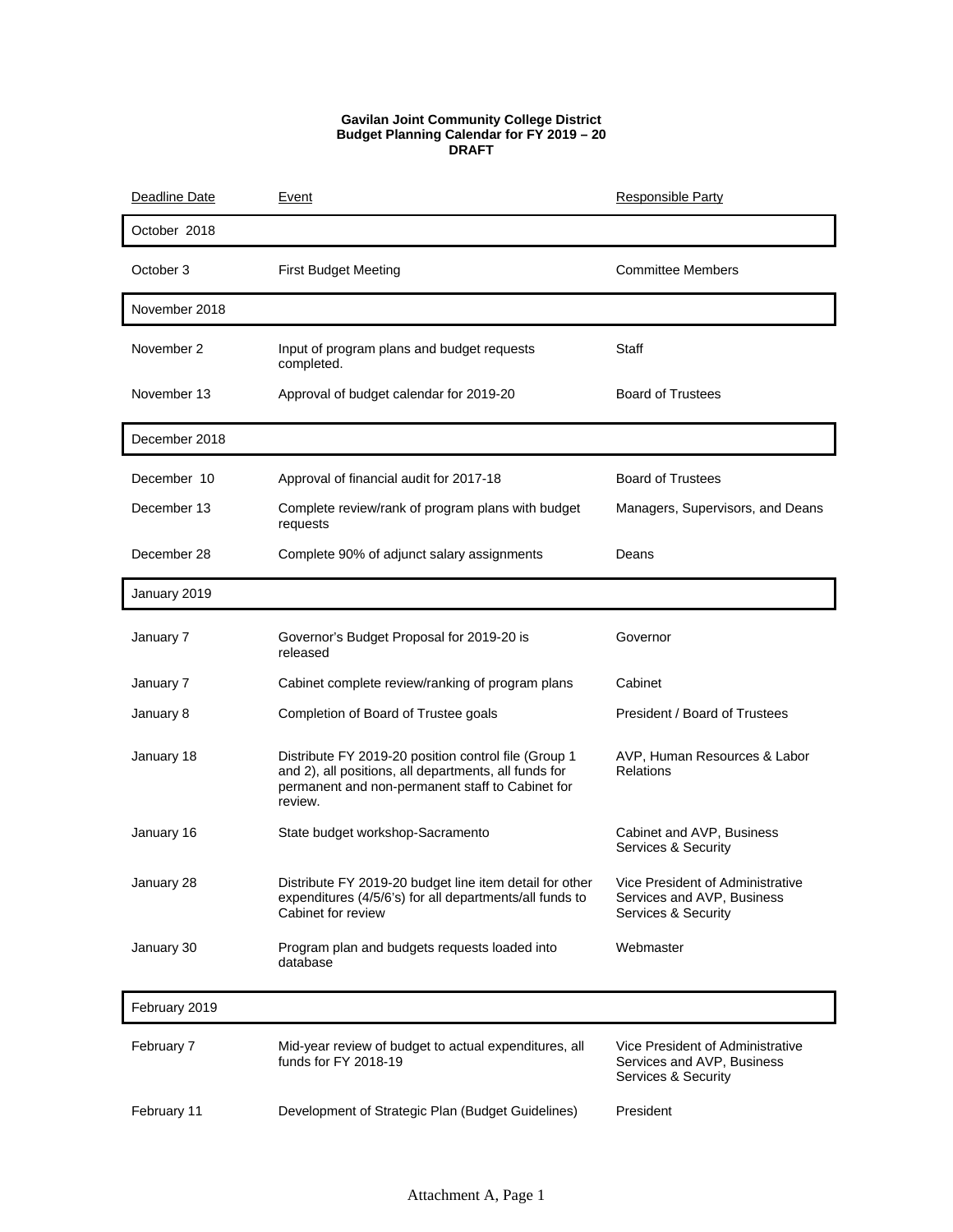| Deadline Date | Event                                                                                                                                        | Responsible Party        |
|---------------|----------------------------------------------------------------------------------------------------------------------------------------------|--------------------------|
| February 15   | Begin prioritization process of program plans with<br>budget requests                                                                        | College Budget Committee |
| February 18   | Reconciliation of position control file, (Group 1 and 2),<br>all positions, all departments, all funds due to Director<br>of Human Resources | Cabinet                  |
| February 25   | Budget line item detail for other expenditures (4/5/6's)<br>for all departments/all funds to the VP of<br><b>Administrative Services</b>     | Cabinet                  |

| March 2019 |                                                                                                                           |                                                                                       |
|------------|---------------------------------------------------------------------------------------------------------------------------|---------------------------------------------------------------------------------------|
| March 4    | FY 2019-20 position control file, (Group 1 and 2)<br>projections (Version #1) due to AVP, Business<br>Services & Security | AVP, Human Resources & Labor<br><b>Relations</b>                                      |
| March 13   | Approval of FY 2019-30 Budget Guidelines (Strategic<br>Plan)                                                              | President's Council                                                                   |
| March 15   | Submit prioritized program plans with budget requests<br>to President's Council                                           | College Budget Committee                                                              |
| March 18   | Revenue and expenditures calculations; general fund<br>only (Exhibit 2, Version #1) due to Cabinet                        | AVP, Business Services & Security<br>and<br>AVP, Human Resources & Labor<br>Relations |
| March 18   | Final deadline for changes to the Tentative Budget<br>document due to VP of Administrative Services                       | Cabinet                                                                               |
| March 25   | Program plans with budget requests recommendation<br>to President                                                         | President's Council                                                                   |
| March 29   | Review revenue and expenditure calculations with<br>Board and College Budget Committees                                   | AVP, Business Services & Security                                                     |
| April 2019 |                                                                                                                           |                                                                                       |

| April 5  | Cost out summer/fall class schedule                                                       | Vice President of Instructional<br>Services, Vice President of Student<br>Services, and Deans |
|----------|-------------------------------------------------------------------------------------------|-----------------------------------------------------------------------------------------------|
| April 9  | FY 2019-20 Strategic Plan to Board of Trustees                                            | President                                                                                     |
| April 15 | Revenue and expenditures calculation; all funds<br>(Exhibit 2, Version #2) due to Cabinet | AVP, Business Services & Security<br>and AVP, Human Resources &<br><b>Labor Relations</b>     |
| April 19 | Final status of prior year Budget Guidelines to VP of<br><b>Administrative Services</b>   | President                                                                                     |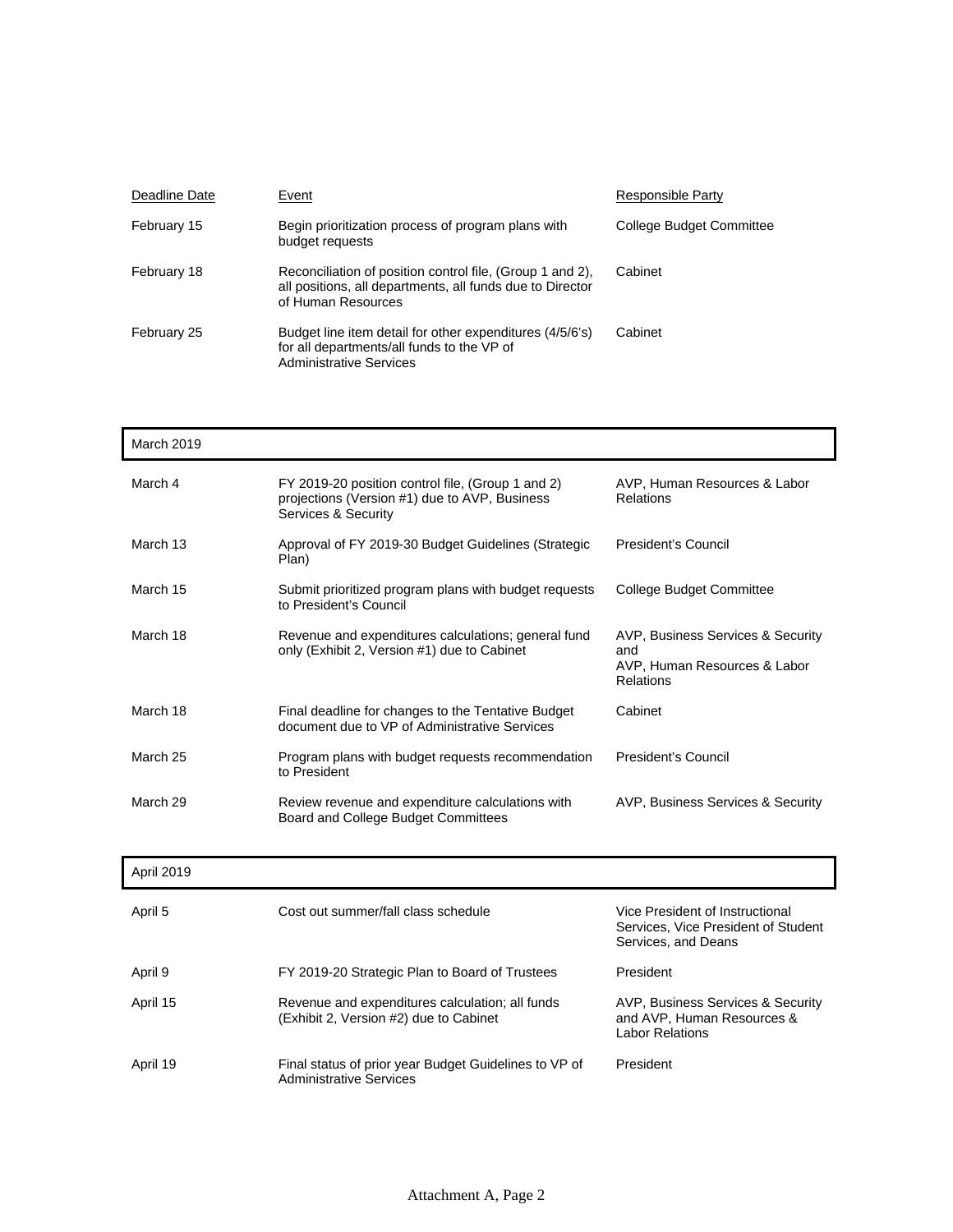| April 24         | Board and College Budget Committee review of<br>Tentative Budget document                                                                                                          | AVP, Human Resources & Labor<br><b>Relations</b>                                                                                |
|------------------|------------------------------------------------------------------------------------------------------------------------------------------------------------------------------------|---------------------------------------------------------------------------------------------------------------------------------|
| Deadline Date    | Event                                                                                                                                                                              | <b>Responsible Party</b>                                                                                                        |
| April 29         | Final revenue and expenditures calculation; all funds<br>(Exhibit 2, Version #3) due to VP Admin. Services                                                                         | AVP, Business Services & Security<br>and AVP, Human Resources &<br><b>Labor Relations</b>                                       |
| May 2019         |                                                                                                                                                                                    |                                                                                                                                 |
| <b>May 13</b>    | Governor's May revise with district review                                                                                                                                         | Cabinet                                                                                                                         |
| May 27           | Complete Tentative Budget to printer                                                                                                                                               | Vice President of Administrative<br>Services                                                                                    |
| May 31           | Re-review of prioritized program plans with budget<br>requests in light of May revise revenue assumptions<br>and expenditures                                                      | <b>College Budget Committee</b>                                                                                                 |
|                  |                                                                                                                                                                                    |                                                                                                                                 |
| June 2019        |                                                                                                                                                                                    |                                                                                                                                 |
| June 11          | Tentative Budget adopted by Board of Trustees                                                                                                                                      | <b>Board of Trustees</b>                                                                                                        |
| June 28          | Preliminary financial and compliance audit                                                                                                                                         | Vice President of Administrative<br>Services, AVP, Business Services<br>& Security, various program<br>managers, VPs, and Deans |
| <b>July 2019</b> |                                                                                                                                                                                    |                                                                                                                                 |
|                  |                                                                                                                                                                                    |                                                                                                                                 |
| July 12          | Re-review of prioritized program plans with budget<br>requests in light of actual Budget Act revenue<br>assumptions and expenditures                                               | <b>College Budget Committee</b>                                                                                                 |
| July 15          | Final deadline for the addition of new positions (Group<br>1 and 2) to the Final Budget. Freeze position file for<br>Final Budget document due to VP of Administrative<br>Services | Cabinet                                                                                                                         |
| July 29          | Changes in budget line item detail for other<br>expenditures (4/5/6's) department budgets, all funds<br>due to VP of Administrative Services                                       | Cabinet                                                                                                                         |
| August 2019      |                                                                                                                                                                                    |                                                                                                                                 |
|                  |                                                                                                                                                                                    |                                                                                                                                 |
| August 7         | State budget workshop                                                                                                                                                              | Cabinet and AVP, Business<br>Services & Security                                                                                |
| August 12        | Revise Tentative Budget for Final Budget                                                                                                                                           | AVP, Business Services & Security                                                                                               |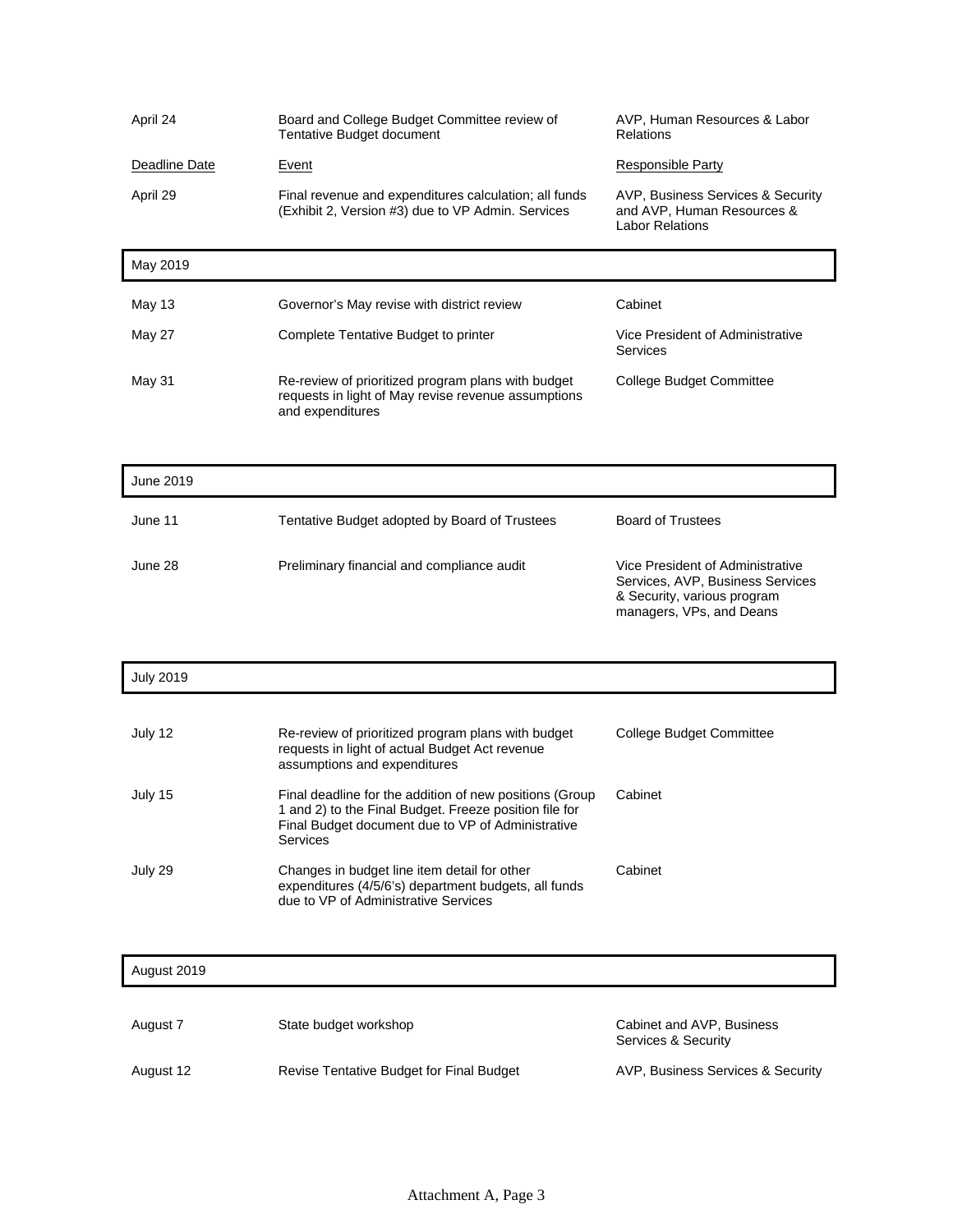| August 15     | Board Budget Committees review of Final Budget<br>(College Committee does not meet in the summer) | AVP, Business Services & Security            |
|---------------|---------------------------------------------------------------------------------------------------|----------------------------------------------|
| Deadline Date | Event                                                                                             | Responsible Party                            |
| August 16     | Categorical year-end close, FY 2018-19                                                            | AVP, Business Services & Security            |
| August 30     | Complete Final Budget to printer                                                                  | Vice President of Administrative<br>Services |
| August 30     | All funds year-end close, FY 2018-19                                                              | AVP, Business Services & Security            |

| September 2019 |                                                                                              |                                                                                                                          |
|----------------|----------------------------------------------------------------------------------------------|--------------------------------------------------------------------------------------------------------------------------|
| September 12   | Review Final Budget with College Budget Committee                                            | AVP, Business Services & Security                                                                                        |
| September 17   | Database available for input of FY 2019-20 program<br>plans with or without budget requests. | Staff                                                                                                                    |
| September 23   | Final financial and compliance audit                                                         | Vice President of Administrative<br>Services, Director Business<br>Services, various program<br>managers, VPs, and Deans |

| October 2019 |                                                   |                                                                             |
|--------------|---------------------------------------------------|-----------------------------------------------------------------------------|
| October 31   | Draft Audited 2018-19 Financial Statements Review | Vice President of Administrative<br>Services, Director Business<br>Services |

| November 2019 |                                                                                  |                                                                                               |
|---------------|----------------------------------------------------------------------------------|-----------------------------------------------------------------------------------------------|
|               |                                                                                  |                                                                                               |
| November 12   | Approval of budget calendar for 2020-21                                          | <b>Board of Trustees</b>                                                                      |
| November 8    | Input of program plans and budget requests<br>completed.                         | Staff                                                                                         |
| November 15   | Board and College Budget Committees development<br>of FY 2020-21 budget calendar | AVP, Business Services & Security                                                             |
| November 25   | Cost out intersession/spring class schedule                                      | Vice President of Instructional<br>Services, Vice President of Student<br>Services, and Deans |

| December 2019 |                                                               |                                  |
|---------------|---------------------------------------------------------------|----------------------------------|
| December 6    | Complete review/rank of program plans with budget<br>requests | Managers, Supervisors, and Deans |
| December 10   | Approval of financial audit for 2018-19                       | <b>Board of Trustees</b>         |
| December 18   | Complete 90% of adjunct salary assignments                    | Deans                            |